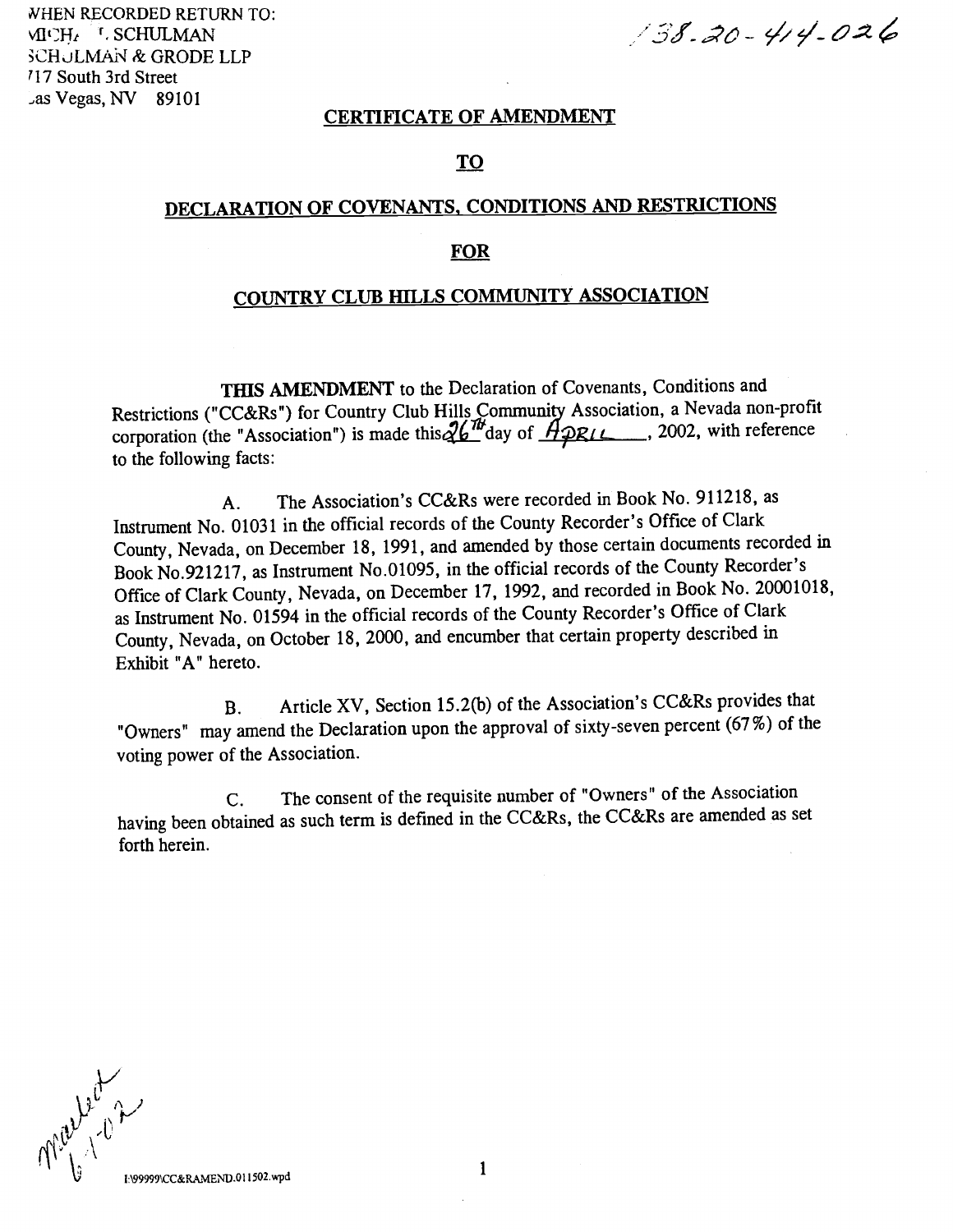## NOW, THEREFORE, IN CONSIDERATION OF THE FOREGOING:

1. Article IV, Section 4.16 of the CC&Rs, as amended, is hereby deleted in its entirety and replaced with the following:

> "Section 4.16: Landscaping. All landscaping improvements on those portions of the front, side and rear yards and the courtyards of each Owner's Lot which are visible from any Private Street, Public Street, within or outside the Development, Common Area or the Golf Course Property must be approved by the Design Review Committee and the Design Review Committee of Summerlin Community Association prior to installation or construction thereof. One of the continuing objectives of the Development shall be to ensure continuity and visual quality of the neighborhood image of the Development. The criteria set forth in this Declaration is intended to provide minimum standards for creating and maintaining the continuity and visual quality of the neighborhood image and character.

> Each Participating Builder shall install landscaping for each Lot in the Development constructed by such Participating Builder for such portion of each Lot which shall include, only the front yard area which shall be all portions of the front yard outside the courtyard wall to the Street, plus the side yard from the side yard wall return to the street, and the corner yard landscape.

(a) All landscaping installed by the Participating Builder in the front yard outside the court yard wall to the end of the Lot and any other area on a Owner's Lot outside the Owner's perimeter walls and visible from outside such Lot (the "Participating Builder Installed Landscaping Area") shall be maintained by the Sub-Association or the Owner of the Lot as follows:

> (1) The Sub-Association shall maintain and replace, at its expense, all landscaping originally installed in the Participating Builder Installed Landscaping Area by the Participating Builder. The replacement cost of any trees in the Participating Builder Installed Landscaping Area installed by the Participating Builder shall be limited to a 24" box. Insofar as palm trees were not originally installed by the Participating Builder, the Sub-Association shall not be responsible for the care or replacement of any of the palm trees in the Participating Builder Installed Landscaping Area.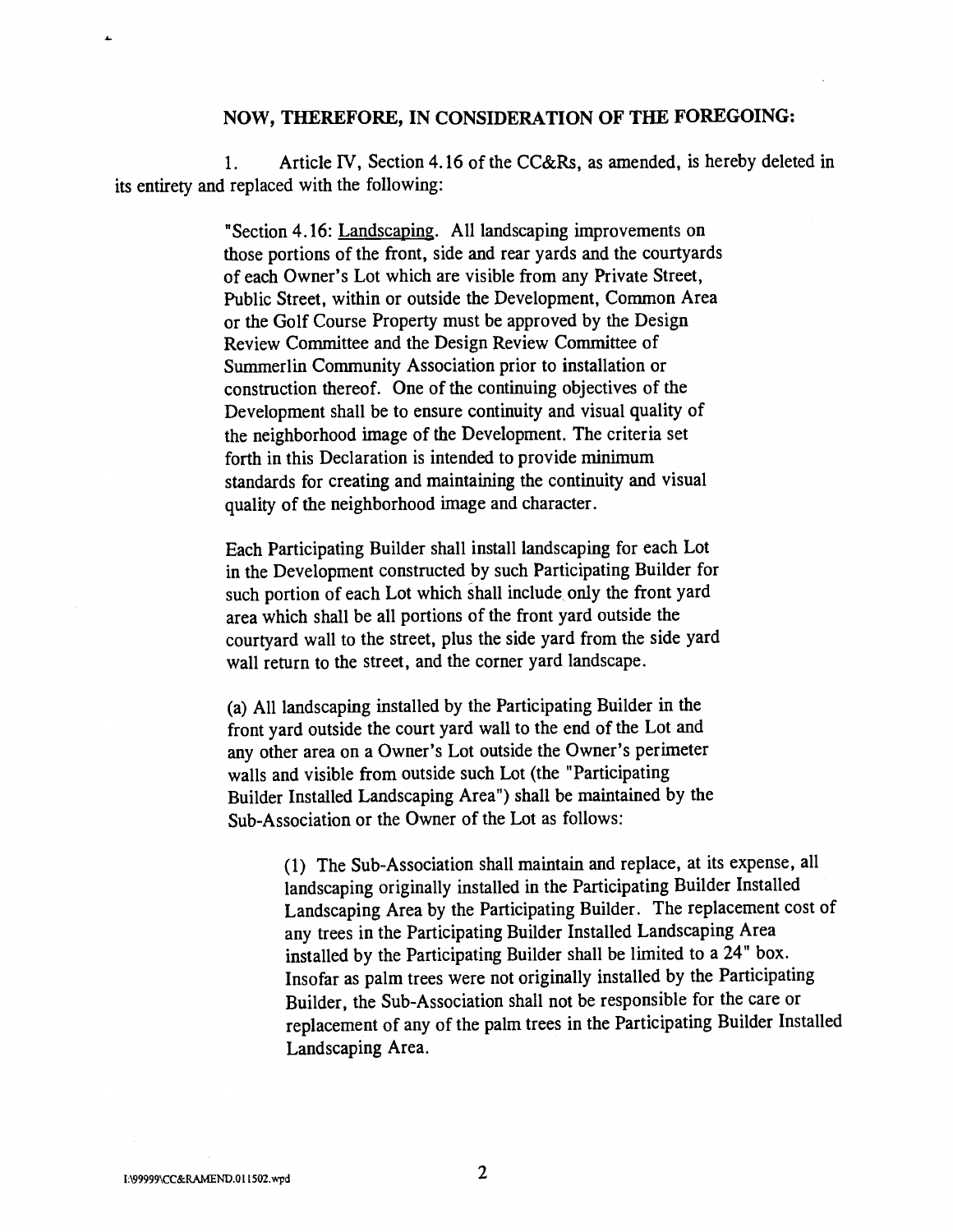(2) In order to maintain the lush green look that characterizes the Sub-Association, the Sub-Association will select plants listed on the following table for the replacement of all Builder-installed plants:

| <b>Commonly Available Plants</b>                                                                                                                                                                   |                                                                                                                                              |                                                                                                        |
|----------------------------------------------------------------------------------------------------------------------------------------------------------------------------------------------------|----------------------------------------------------------------------------------------------------------------------------------------------|--------------------------------------------------------------------------------------------------------|
| <b>Shrubs</b>                                                                                                                                                                                      | Ornamentals                                                                                                                                  | <b>Perennial Groundcovers</b>                                                                          |
| Boxwood (all types)<br>Cottoneaster/Clusterberry<br>Dwarf Myrtle<br>Euonymus (all types)<br>Hawthorn (all types)<br>Heavenly Bamboo (Nandina)<br>Mock Orange (all types)<br>Photinia<br>Pyracantha | Butterfly Iris<br>Daylily<br>Lily Turf<br>Lily-of-the-Nile<br><b>Mondo Grass</b><br>Red Flax<br>Red Salvia (Sage)<br><b>Regal Mist Grass</b> | Candy Tuft<br>Carolina Jasmine<br>Gazania<br><b>Star Jasmine</b><br><b>Trailing Lantana</b><br>Verbena |

(3) The Sub-Association shall also maintain, at its expense, all other plants installed in the Participating Builder Installed Landscaping Area which were not installed by the Participating Builder, except for palm trees, annuals and/or specialty plants. For purposes hereof "Specialty Plants" shall mean all plants or trees except those included in the chart above as "Commonly Available Plants". Owners shall be responsible to pay for the installation, care and replacement of any palm trees, annuals and/or specialty plants in their Participating Builder Installed Landscaping Area. The only types of palm trees which will be allowed are sago or Mediterranean fan palm (humilis) varieties. Owners shall be required to disclose such responsibilities to all potential buyers if the unit is sold.

No Owner may alter any landscaping in his or her Participating Builder Installed Landscaping Area without the prior approval of the Design Review Committee. Any Owner who removes, modifies, or changes the Participating Builder Installed Landscaping Area without the approval of the Design Review Committee shall be liable for the cost of the Sub-Association to restore the Participating Builder Installed Landscaping Area, to its pre-alteration condition.

(5) Neither the Sub-Association, nor the Board, nor any member thereof, nor any member of any committee appointed by the Board, nor the officers of the Board, nor any of them, nor the management agent or the Sub-Association's employees shall be liable for any failure to provide any landscaping maintenance required by this Section unless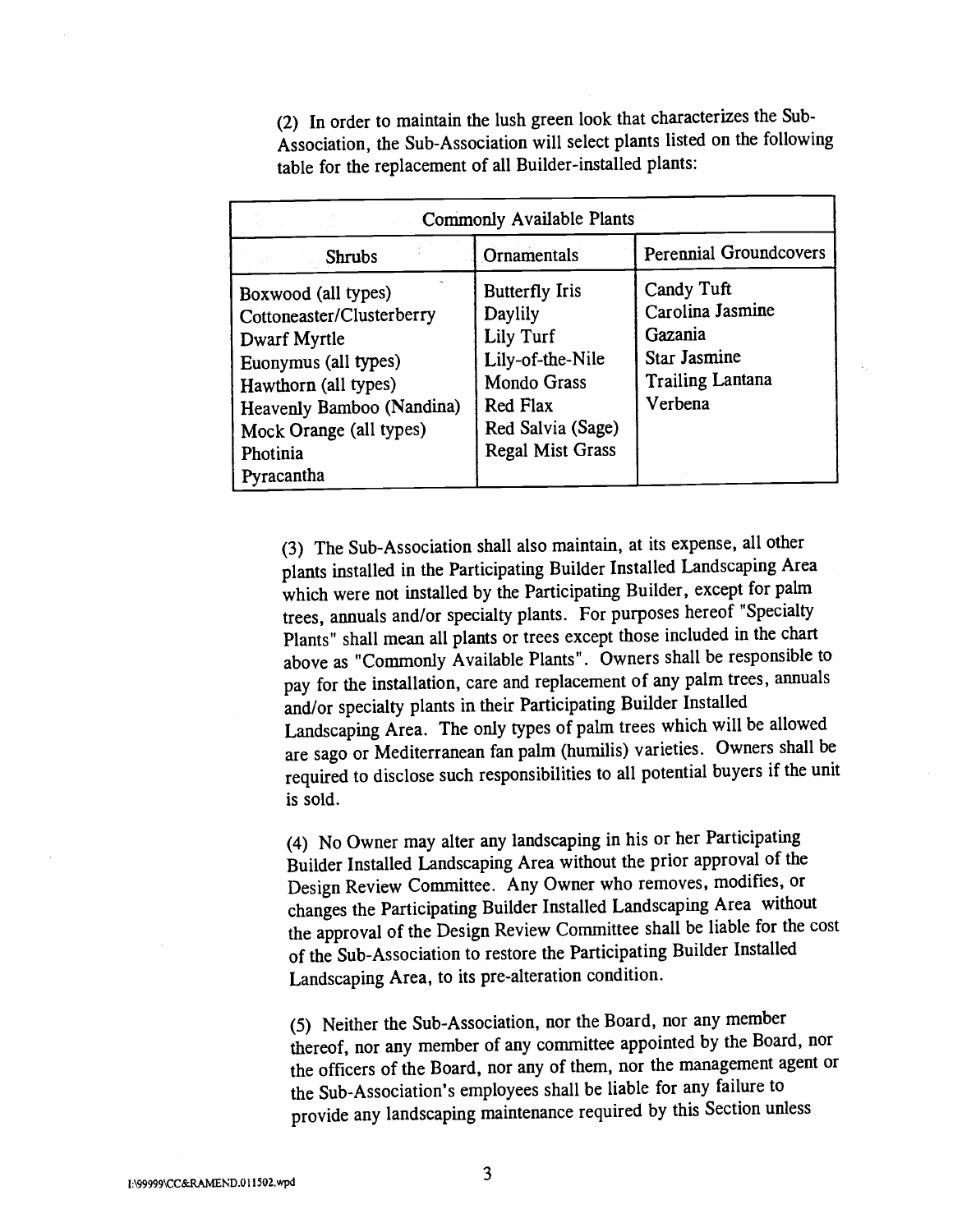caused by the gross negligence of the Association, its Board, officers, manager, or employees. In addition to any other responsibilities hereunder, or at law, each Owner shall be responsible for any landscaping costs resulting from that Owner's intentional act or negligence.

(6) Except with respect to the Participating Builder Installed Landscaping Area as set forth herein, each Owner shall be responsible for maintaining, repairing or replacing all landscaping and plants on his or her own Lot.

All irrigation of the landscaping installed by the Participating Builder shall be controlled solely by the Sub-Association, its agents, employees and contractors. If irrigation system changes are required to the Participating Builder Installed Landscaping Area in connection with any proposed changes thereto by Owner, Owner shall submit such proposed changes to the Design Review Committee with any submittal evidencing the proposed change to the Participating Builder Installed Landscaping Area. If the Design Review Committee approves such change to the irrigation system, the Owner shall be responsible for having a qualified person make such changes and the cost thereof. The Owner shall be responsible for all damages arising therefrom, which the Association shall have a right to collect from such Owner in the same manner the Association may collect for damages to the Common Area by such Owner pursuant to this Declaration or at law. Any Owner who makes changes to the irrigation system in the Participating Builder Installed Landscaping Area must utilize parts that are compatible and designed for the existing system, including, but not limited to, clocks, valves, wiring and piping. Once any changes approved by the Association have been made by the Owner appropriately, the Association shall accept responsibility for future maintenance, repair and replacement of such irrigation system changes.

Except as set forth herein, all portions of each Lot shall be maintained by èach Lot Owner consistent with this Declaration and all rules, regulations and criteria enacted or adopted from time to time by the Sub-Association and the Design Review Committee. All landscaping improvements shall be approved by the Design Review Committee and the Design Review Committee of Summerlin Community Association.

> (1) Landscape in the courtyard area of each Lot shall reinforce the imagery of the Street as well as the residence itself, blending plants and architecture so that the plants and building seem to be one. Plantings in masses and adjacent to buildings shall produce a recognizable theme, yet provide diversity along the Street. The use of drought-resistant, lowwater use plant material appropriate to the desert climate of Las Vegas shall be encouraged in the courtyard and rear yards of all Lots. The use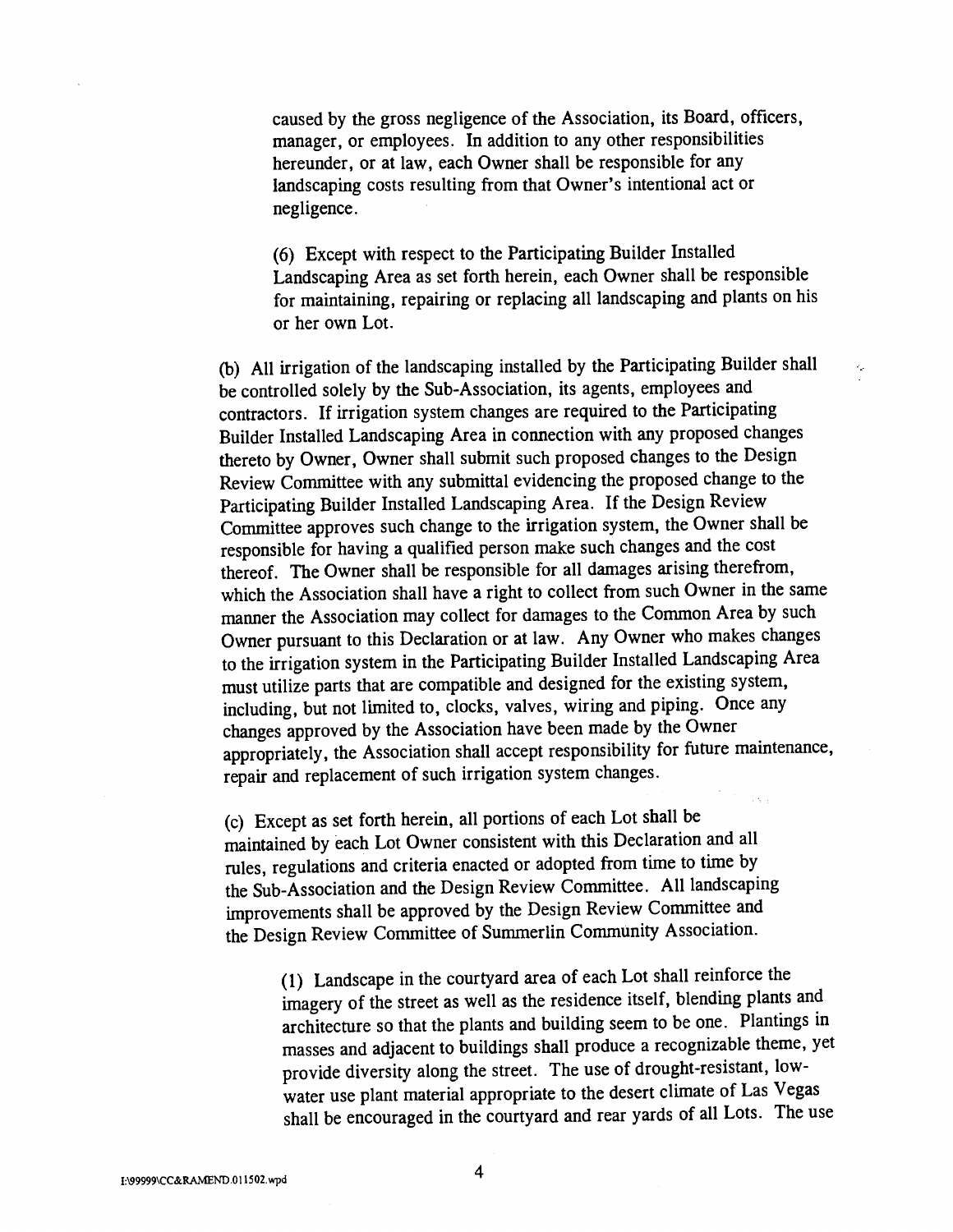of large, expansive turf areas shall not be permitted. The Declarant, any Participating Builder, and the Sub-Association shall encourage Lot Owners to be responsive to contemporary environmental concerns regarding water conservation and shall reflect this philosophy in the landscape design criteria of the Development. To the extent not inconsistent with the provisions hereof, the use of shrubbery shall offer flexibility and creativity and shall be used to express individual character. Design elements of shrubs such as form, foliage color, texture, size and flower shall help achieve individuality. Location of trees shall be limited to areas which will not interfere or create a nuisance to neighboring properties upon maturity. Plant materials shall be located to insure safe traffic site lines and visibility of signage. Hazards to pedestrians and traffic which shall or may be created by plant debris or litter shall be minimized. All trees shall be nursery grown, free of disease, and of good habit and shall represent the best qualities of their species. Sizing shall be as specified by the Arizona Nurserymen Association standards. The landscape areas of the courtyards of each Lot shall not have more than fifty percent (50%) coverage of non-living, non-organic material. Massed shrubbery and large ground cover beds shall be encouraged along with minimal but useable turf areas. Bare soil shall not be permitted. Street trees provided by the Declarant or any Participating Builder, or the Sub-Association shall not be included as part of any quantity requirements set forth herein. The minimum number of trees and their sizes required for the courtyard area of each Lot shall be as follows: Two (2) twenty-four (24) inch boxed trees.

×,

(2) Turf: All grass must be fescue blend, hybridized bermuda blend or annual ryegrass developed for use in the desert. Common bermuda grass is not permitted.

(3) Plant Materials: Plant materials provide shade, windbreaks, accents and screening in the landscape. Where structures are present, plants should complement the style and scale of architecture. The Declarant, Participating Builders, and Sub-Association encourage Lot Owners to select plants which are hardy to the Las Vegas climate, soil conditions and wind experienced in this area. Additionally, the Declarant, Participating Builders and Sub-Association encourage the use of water conserving plant material as a conservation measure in recognition of the natural desert environment. A list of recommended trees, shrubs and ground covers is provided as Exhibit "B" attached hereto.

(4) Installation: Lot Owners must install plant materials in a manner generally acceptable to the horticultural practices of the area and in a manner which will maximize chances of survival.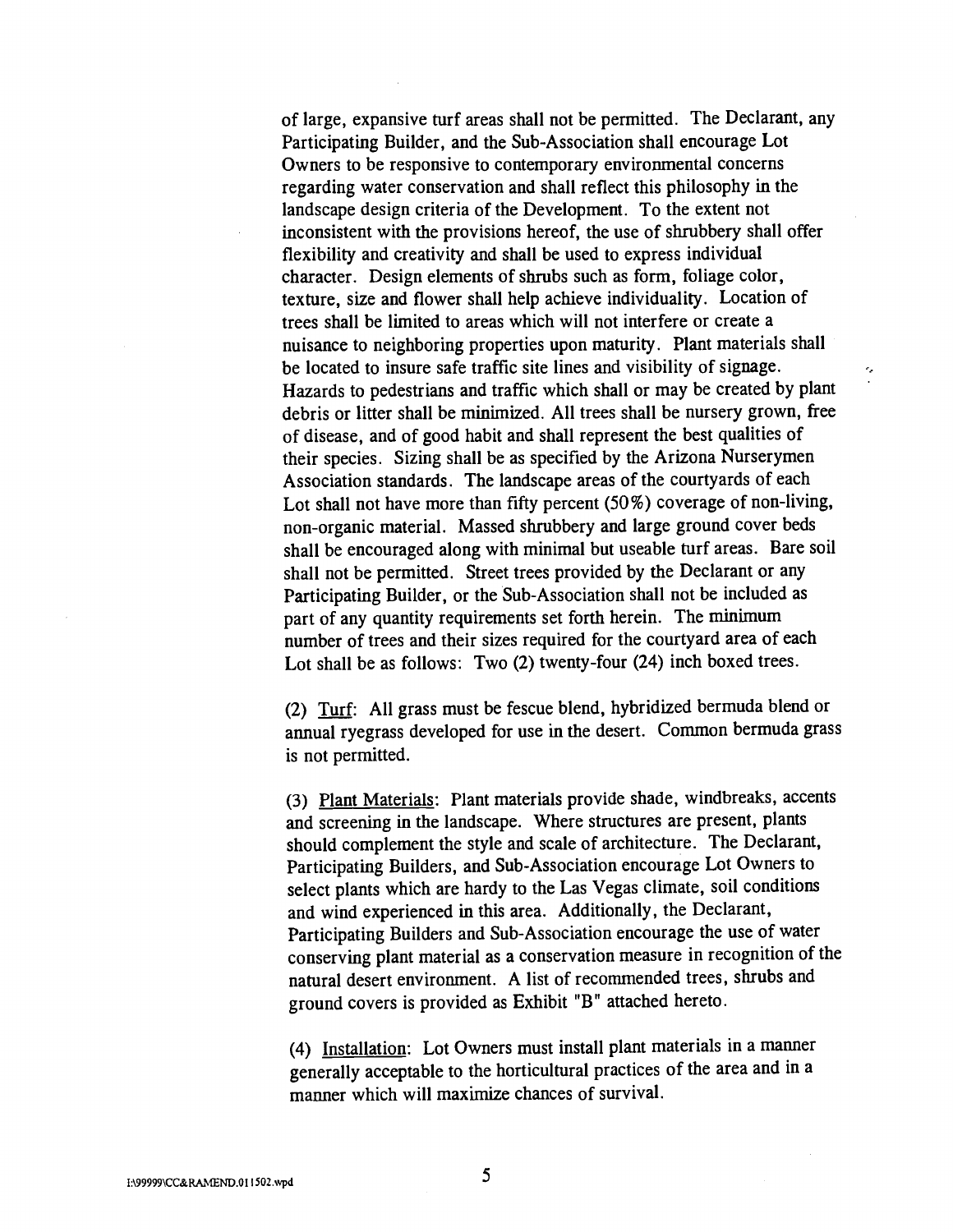(5) Maintenance: Except as provided in sub-section (a), above, lot Owners are expected to maintain the landscaping on their Lots in good condition at all times. This includes weekly lawn mowing, pruning trees and shrubs, fertilizing, watering, removal of dead plants or parts of plants, replacement of plants and overseeding of lawn areas and removal of debris.

Recommended Plant List: Lot Owners are encouraged to select only those species indicated on the attached recommended plant list. Other species are subject to approval at the sole discretion of the Design Review Committee and the Design Review Committee of Summerlin Community Association.

×,

(7) Prohibited Plants: The following plants are prohibited:

| BOTANICAL NAME  | <b>COMMON NAME</b>      |  |
|-----------------|-------------------------|--|
| Cynodn dactylon | Common Bermuda Grass    |  |
| Morus alba      | <b>Mulberry Species</b> |  |
| Nerium oleander | <b>Oleander Species</b> |  |
| Olea europaea   | Common Olive            |  |
| Populus species | Cottonwood              |  |
|                 |                         |  |

Landscape Lighting: Lot Owners are encouraged to use landscape lighting to enhance their residence and yard. Only indirect low level lighting is permitted. No lighting which causes glare, discomfort or disrupts the visual environment of the neighboring residences and yards is permitted. Any lights mounted higher than six (6) feet off the ground must be pointed downward and away from neighboring residences. No light on any building, tree, pole, or any other vertical element within a Lot may be located higher than the eaves of the house. Ground mounted spotlights and uplights are acceptable provided they point towards the building and do not provide nuisance light levels in adjacent Lots.

All landscaping installation and construction on a Lot shall take place within one hundred twenty (120) days following conveyance of such Lot from Declarant or a Participating Builder to the Owner of such Lot, other than Declarant or Participating Builder, and the installation and construction thereof shall be substantially complete within one hundred fifty (150) days of such conveyance referred to above. Thereafter, the landscaping shall be maintained in a neat and attractive condition, including all necessary gardening, pruning, and mowing, and shall be properly maintained and periodically replaced when necessary by the Sub-Association or other responsible party as outlined above with respect to the specifically defined area set forth herein-above, and the Owner with respect to all other areas on each Lot. No plants or seeds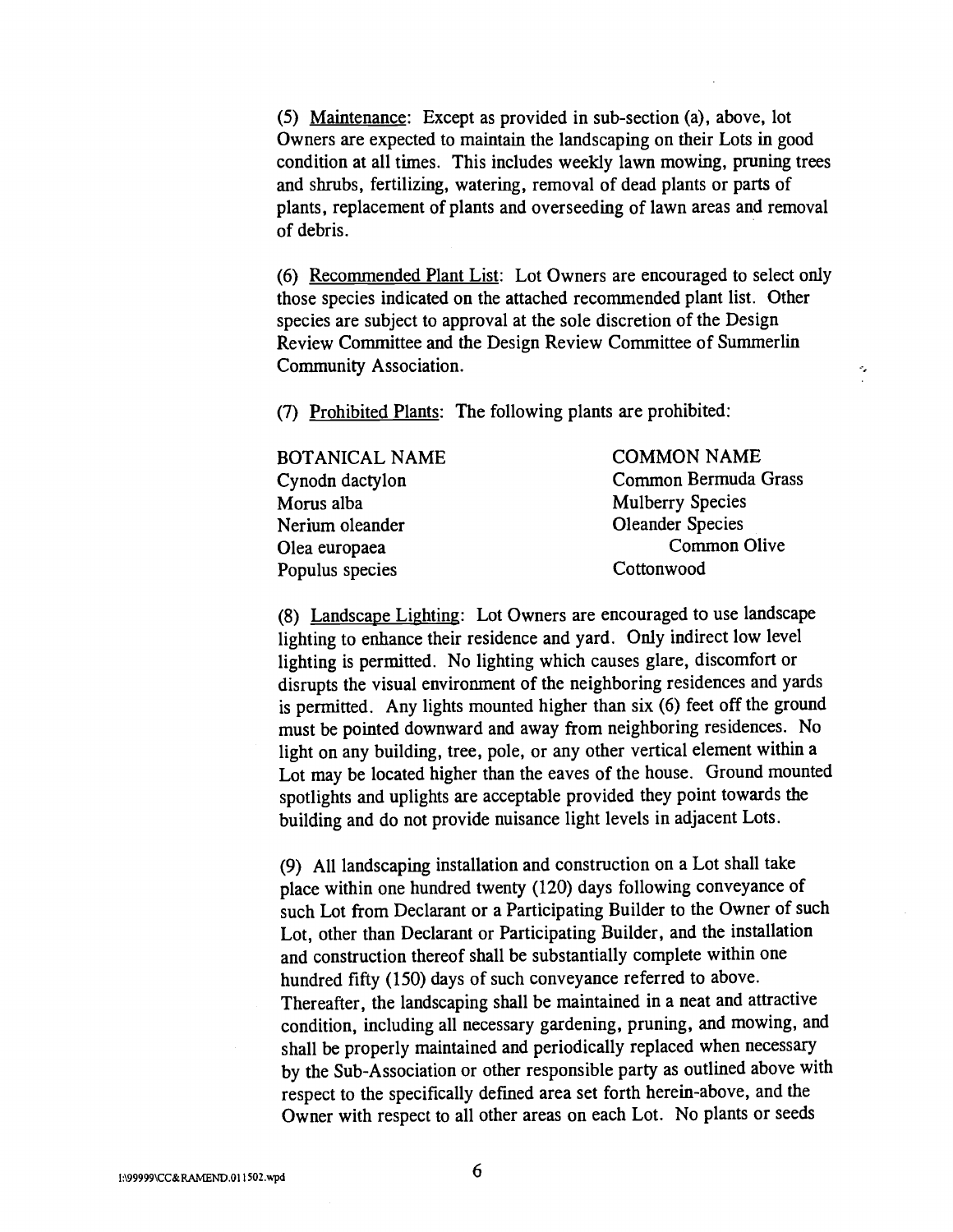infected with insects or plant diseases shall be brought upon, grown or maintained within the Development. The Board of Directors of the Sub-Association may adopt additional rules and regulations to maintain landscaping in conformance with the general principles set forth herein.

If any Owner fails to install and maintain landscaping in conformity with such rules and regulations of this Declaration, or allows the landscaping on any Lot to deteriorate to an unsightly or unattractive condition, or fails to replace any dead plant materials within a reasonable period of time as established by the Board of Directors of the Sub-Association, then the Board of Directors, upon thirty (30) days' prior written notice to such owner, shall have the right to seek any remedy at law or in equity which the Sub-Association may have to correct such condition, or after notice and a hearing, to enter upon the Owner's property and Lot for the purpose of maintaining or replacing the landscaping in conformity with this Declaration and the rules and regulations of the Board of Directors. Such Owners shall thereafter promptly reimburse the Sub-Association for the cost of such corrective procedures. Such costs shall be a special assessment and enforceable in the manner set forth in this Declaration.

Following installation of landscaping improvements, no Owner shall remove, alter, or replace such improvements without the specific written consent of the Design Review Committee and the Design Review Committee of the Summerlin Community Association."

2. Except as the same is hereinabove amended, the CC&Rs and each and every provision thereof, shall continue in full force and effect.

IN WITNESS WHEREOF, the undersigned President of Country Club Hills Community Association has executed this Certificate of Amendment to the CC&Rs, as of the date first written above, evidencing the amendments to the CC&Rs contained herein.

COUNTRY CLUB HILLS COMMUNITY ASSOCIATION, a non-profit corporation By: Its: President STEVE CASEY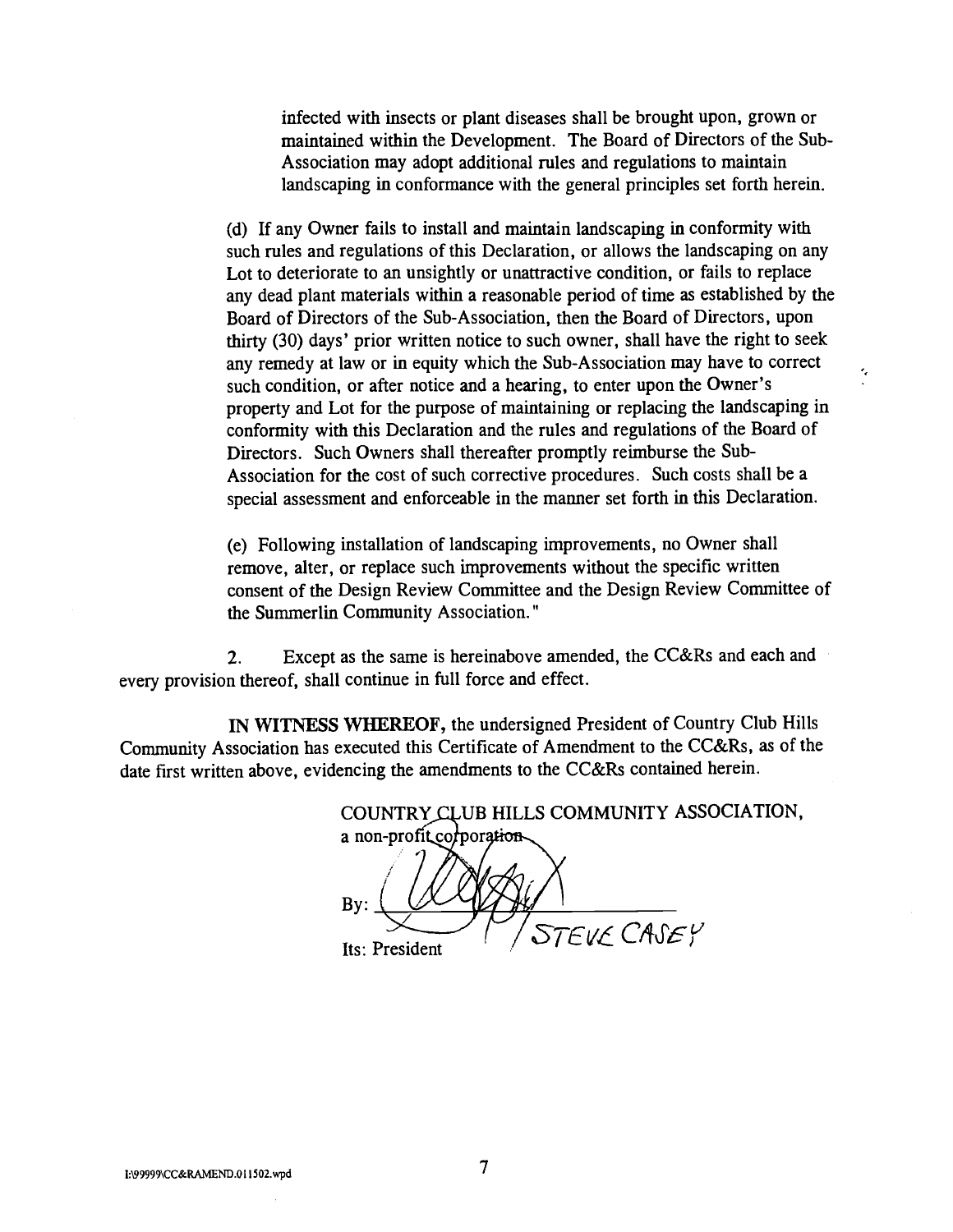STATE OF NEVADA ) ) SS. COUNTY OF CLARK )

On this 26th day of April , 2002, before me, Shari Dawes a Notary Public, State of Nevada, duly commissioned and sworn, personally appeared cUi S. , personally known tó me (or proved to me on the basis of satisfactory evidence) to be the person who executed the within instrument as President (or Secretary) or on behalf of the corporation therein named, and acknowledged to me that the corporation executed it.

IN WITNESS WHEREOF, I have hereunto set my hand and affixed my official  $\frac{1}{2}$ seal in the County of Clark, the day and year in this certificate above written.



Notary Public State of Nevada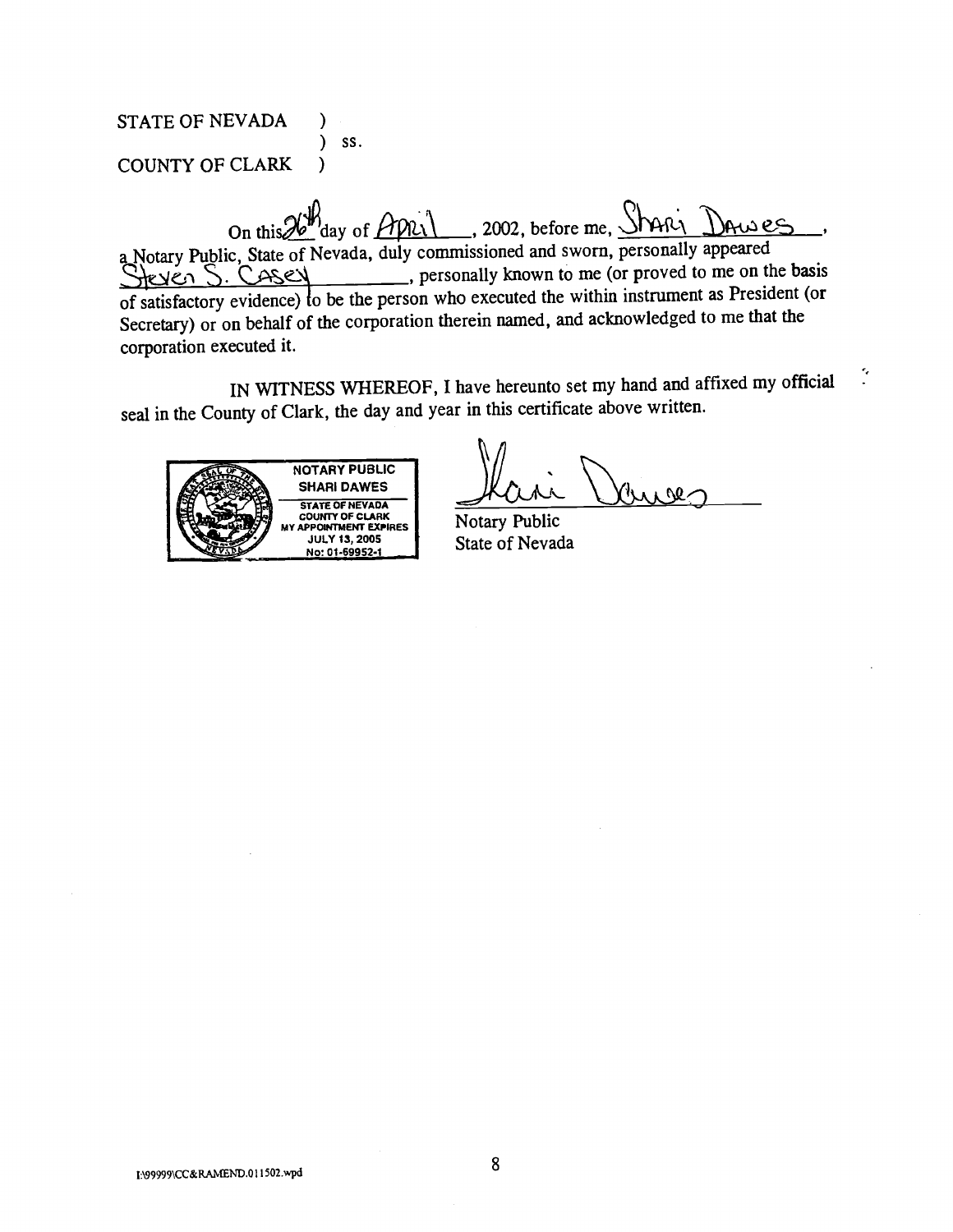## EXHIBIT "A"

Legal Description

 $\ddot{\cdot}$ 

 $\lambda$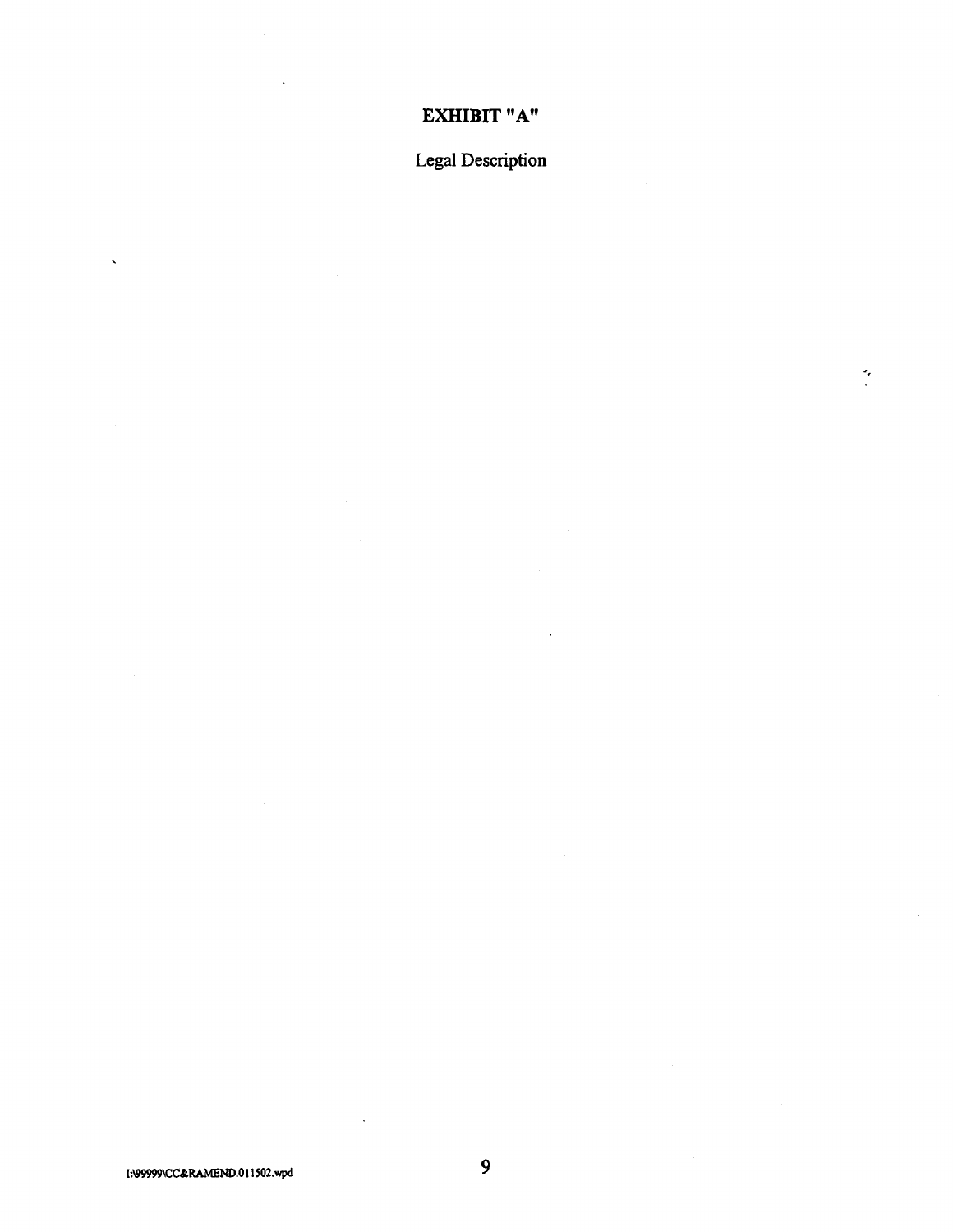## 9 0 0 9 2 5 0 1 2 7 4

## EXHIBIT A

#### LEGAL DESCRIPTION OF INITIAL PROPERTY

All of Lous 1 through 13 And Lot 15 And Lot "A" And all of Lots "C" through "G" as shown upon the "AMENDED PLAT OF SUMMERLIN VILLAGE 1 NORTH" subdivision, as recorded in Book 045 of Plats, Page 0010, in the Office of the C

 $A-1$ 

×,

..,

 $\sigma_{\rm{max}}$ 

LEGA " - MA. XHA ' ASPREZ/II/

 $\int_{-\infty}^{\infty}$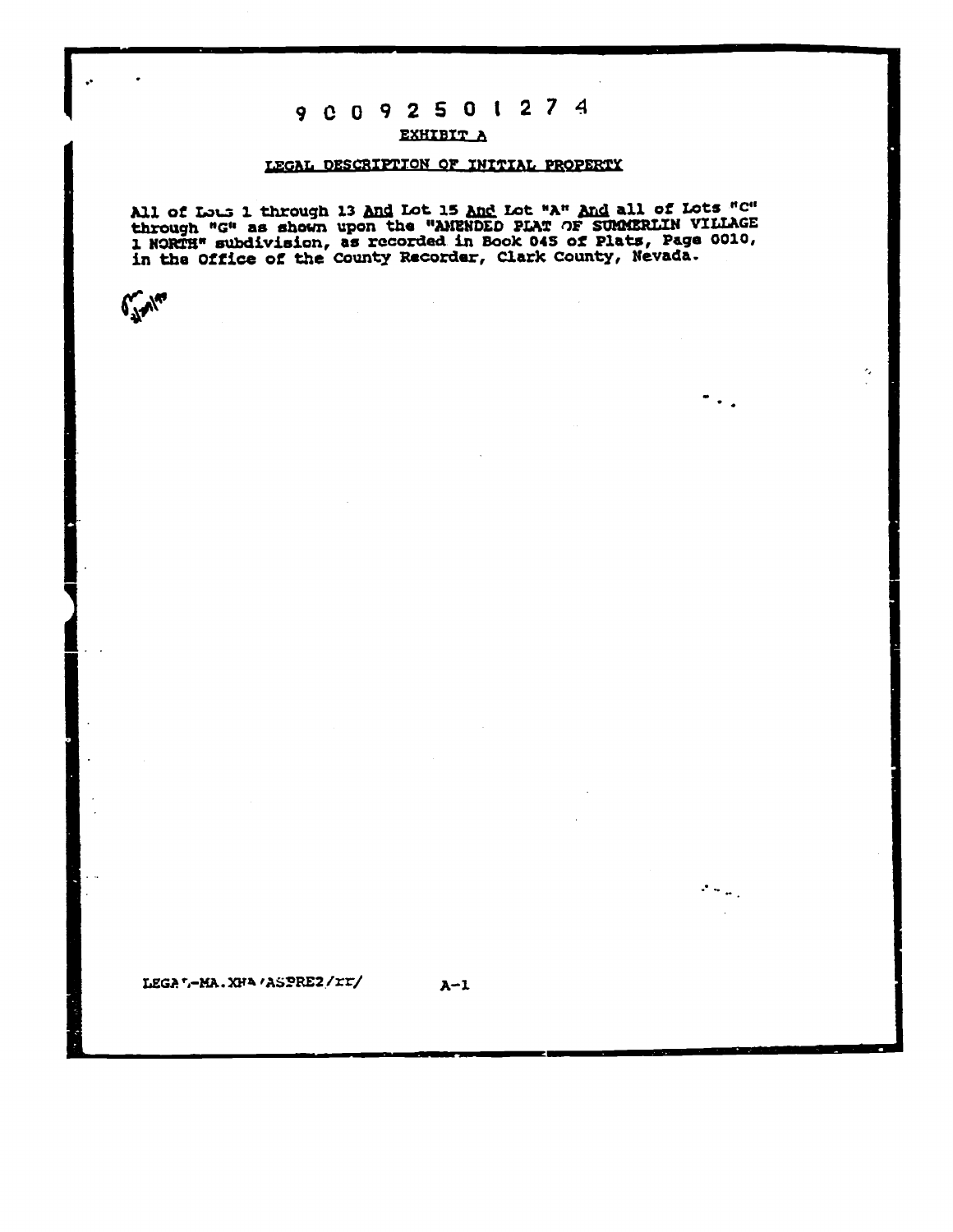## 9 0 0 9 2 5 0 1 2 7 4

#### **EXHIBIT B**

#### LEGAL DESCRIPTION OF ANNEXABLE AREA

That parcel of land situated in the county of Clark, State of Nevada, described as portions of particular Townships and Ranges of M.D.B.& M., as follows: Township 20 South. Range 60 East, M.D.M. All of Sections, 16, 17, 18, 19, 20 and 30; **AND** The West 1/2 of Section 29; **AND** All of Section 21, except the North 1,000.00 feet of the East 1/2 Northeast 1/4 Northeast 1/4 of said Section 21. Township 20 South. Range 59 Fast. M.D.M.<br>All of Sections, 13, 14, 15, 21, 22, 23, 24, 25, 26, 27, 28, 29, 30, 31, 32, 33, 34, 35 and 36; **AND** The South 1/2 of Section 16; **AND The Southeast 1/4 of Section 17;** AND The South 1/2 or Section 19; **AXID** The South 1/2 and the Northeast 1/4 of Section 20. Township 21 South. Range 53 East, M.D.M. All of Sections, 1, 2, 5, 7, 8, 9 and 12; **AND** The East 1/2 Southeast 1/4 of Section 6 and the Northeast 1/4 of Section 6; **AND** The North 1/2 of North 1/2 of Section 3; **AND** The West 1/2 of Section 4 and the North 1/2 Northeast 1/4 of Section (; **AND** The Northeast 1/4 Northwest 1/4 of Section 18 and the North 1/2 Northeast 1/4 of said Section 18; **AND** The North 1/2 North 1/2 of Section 17; **PAID** The North 1/2 Northwest 1/4 of Section 16; **AND** The North 1/2 North 1/2 of Section 13; **AND** The North 1/2 North 1/2 of Section 14;  $\sigma_{\rm{max}}$ 

医肠结肠 机乙二烯 经原始 计设备管理 化双元烷基 电磁性电压 化硫酸盐

LEGAL-MA.XHB/ASPRE2/Fr, 08/29/90B-1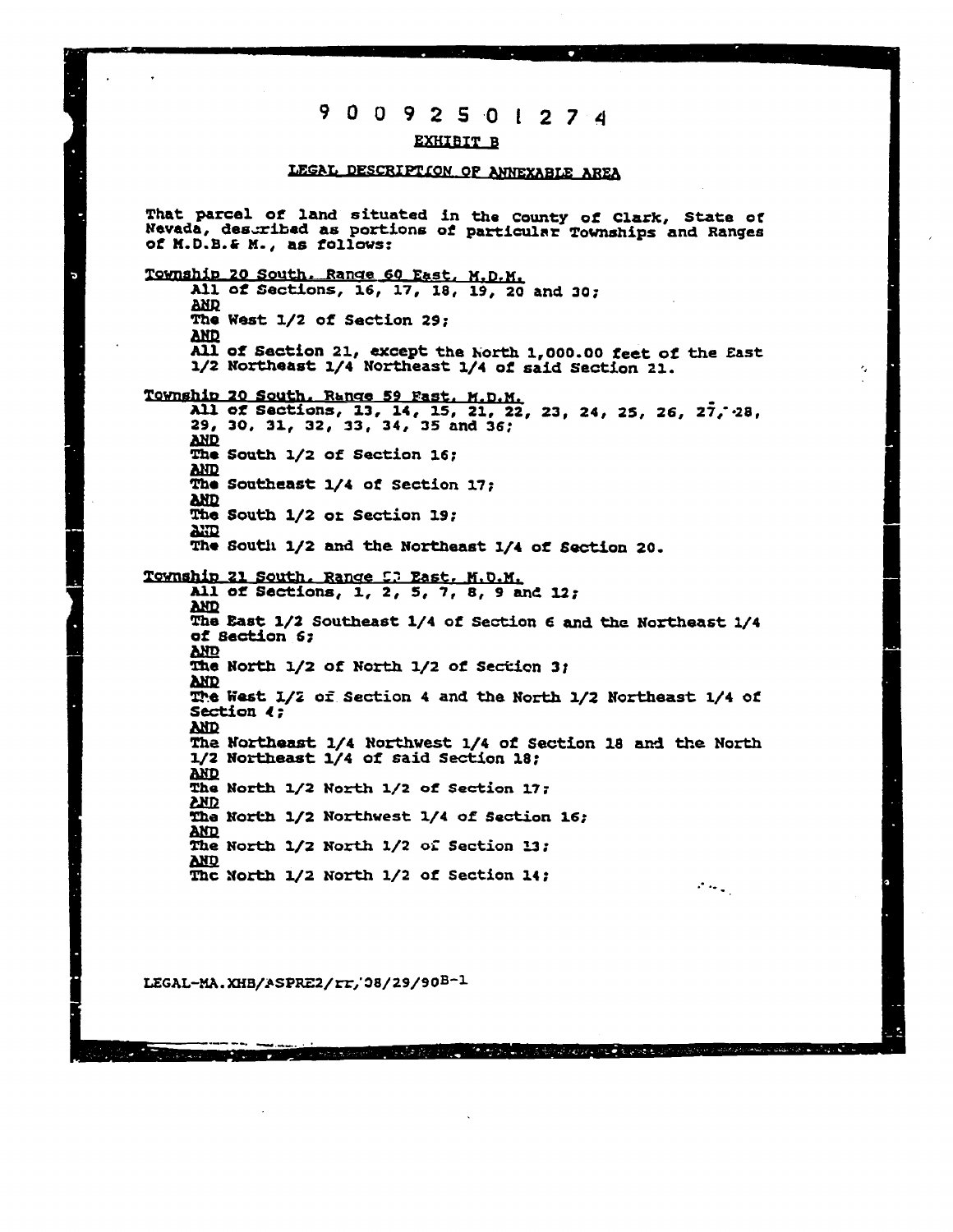90 9250127 <sup>q</sup>

TOGETHER WITH AND INCLUDING:

Ġ

Those certain portions of Township 21 South, Range 59, East, 14.D.M., o! said County of Clark. State of Nevada, more particularly described as follows: The Last 1/2 and the East 1/2 West 1/2 and the East 1/2 West  $1/2$  West  $1/2$  and the West  $1/2$  Southwest  $1/4$  Southwest  $1/4$  and the Northwest 1/4 Northwest 1/4 Northwest 1/4 of Section 11; All of Sections 23 and 24;<br>AND AU. of Sectio,i 25, except the West 1/2 Southwest 1/4 Southwest 1/4 and also excepting the Southwest i/4 Northwest 1/4 Southwest 1/4 of said Section 25; MR The North 1/2 Northeast 1/4 and the North 1/2 South 1/2<br>Northeast 1/4 and the East 1/2 Northeast 1/4 Northwest 1/4 of<br>Section 36;<br>AND<br>All of Section 13, except the North 1/2 North 1/2 of said<br>Section 13;<br>AND All of Section 14, except tha North 1/2 North 1/2 of said Section 14. EXCEPTING FROM THE ABOVE DESCRIBED PARCEL OF LAND those certain portions of land mors particularly described as follows: Parcel 1 (containing 4,863.2 acres) shewn on Page 27 of File 58 of Parcel Maps of Clark County Nevada Records, Parcel 2 (containing 438.7 acres) shown en Paga 27 of Pile 58 of Parcel Maps of Clark County Nevada Records: Parcel 2 (containing 682.11? acres) shown on Page 83 of Pile 52 of Parcel Maps of Clark County Nevada Records;  $\frac{N}{N}$ Parcel i (containing 1,050.058 acres) as shown en Page 09 of Pile 54 of Parcel Maps of Clark County Nevada Records; Parcel 2 (containing 303.947 acres) shown on Page 09 of Pile 54 of Parcel Maps of Clark County Nevada Records; MR Parcel 2 (containing 22.934 acres) as shown on Page 82 of Pile <sup>54</sup> of Parcel Maps of Clark County Nevada Records.

**I** 

FURTHER EXCEPTING FROM SAID PARCEL OF LANC: all of Lots 1 through 13 And Lot 15 And Lot "A" And all of Lots "C" through "G" as shown upon the "AMENDED PLAT OP SUMMERLIN VILLAGE 1 NORTH" subdivision, as recorded in Buok 045 of Plats, Page 0015, in the Office of the County Recorder, Clark Ccunty, Nevada.

**A contract of the contract of the contract** 

LECAt-MA. XH8/?SPRE2/rr/}8/29/9OB-2

 $\mathcal{A}=\{A_1,\ldots,A_n\}$  .

 $\mathcal{L}^{\mathcal{L}}(\mathcal{L})$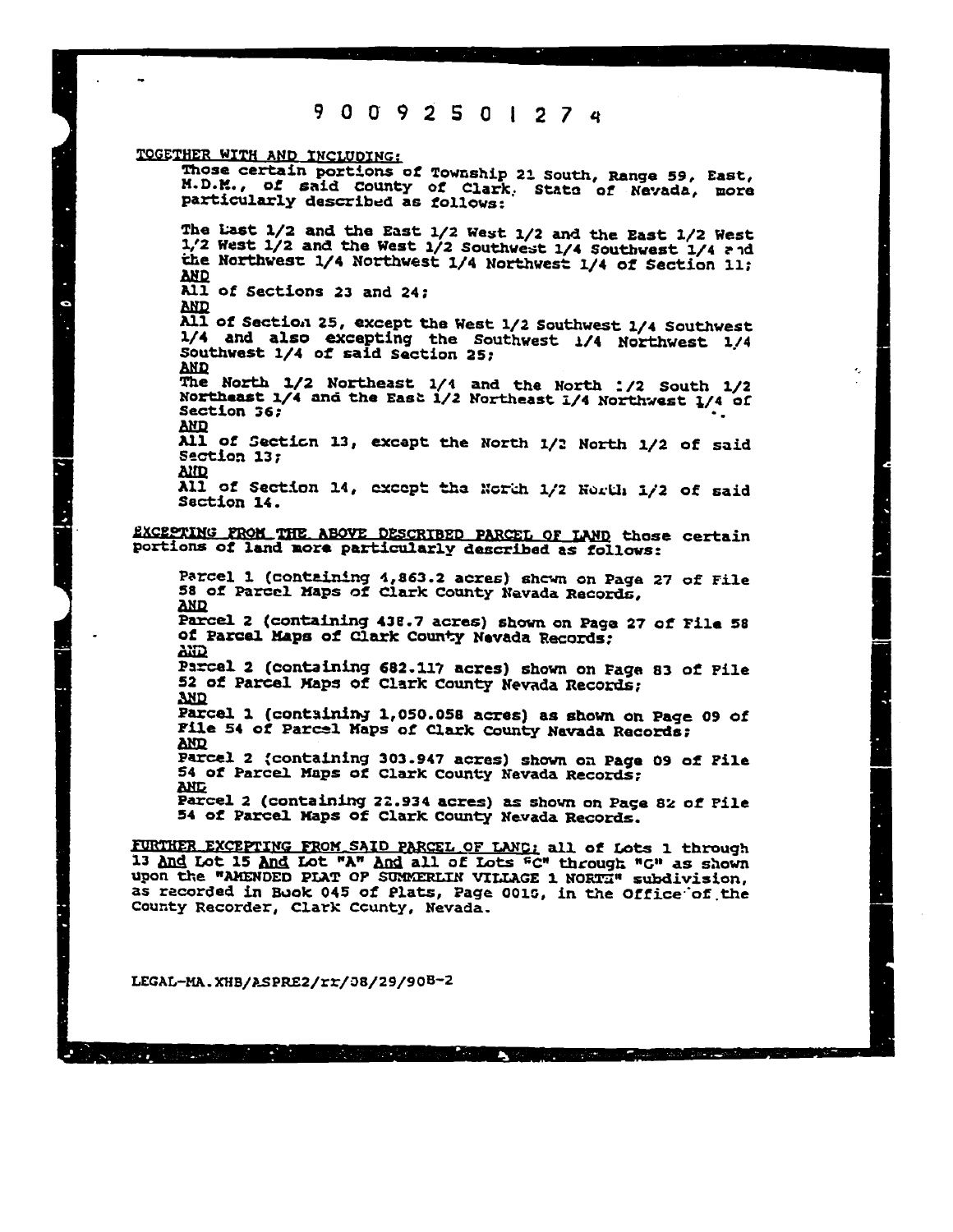# 9 0 0 9 2 5 0 1 2 7 4

 $\ddot{\phantom{1}}$  .

 $\mathcal{F}(\mathbf{r}_{\mathrm{max}})$ 

#### LEGAL DESCRIPTION CONTINUED

 $\mathcal{C}_{\mathcal{A}^{\mathcal{L}^{\mathcal{A}^{\prime}}}^{\mathcal{C}^{\prime}}}$ 

Said Parcel of Land, comprised of all above described portions and<br>exceptions therefrom, is subject to reservations, restrictions and<br>conditions (as may exist), right of way interests and easements<br>either of record or actu

15GAL-MA.XHB/ASPRE2/rr. 08/29/90B-3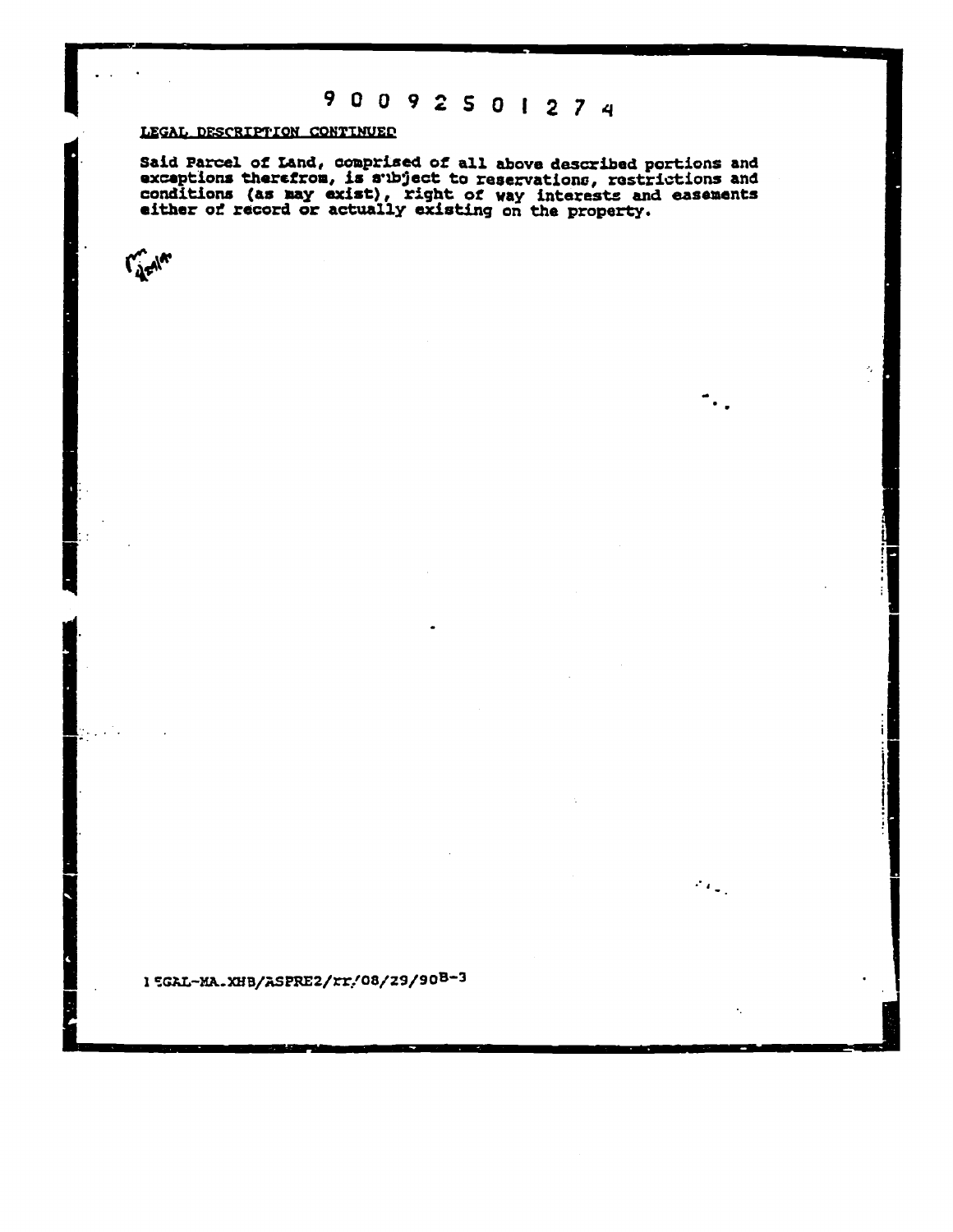## EXHIBIT "B"

 $\sim$ 

## RECOMMENDED TREES, SHRUBS AND GROUND COVERS

 $\hat{\mathcal{A}}$ 

 $\gamma$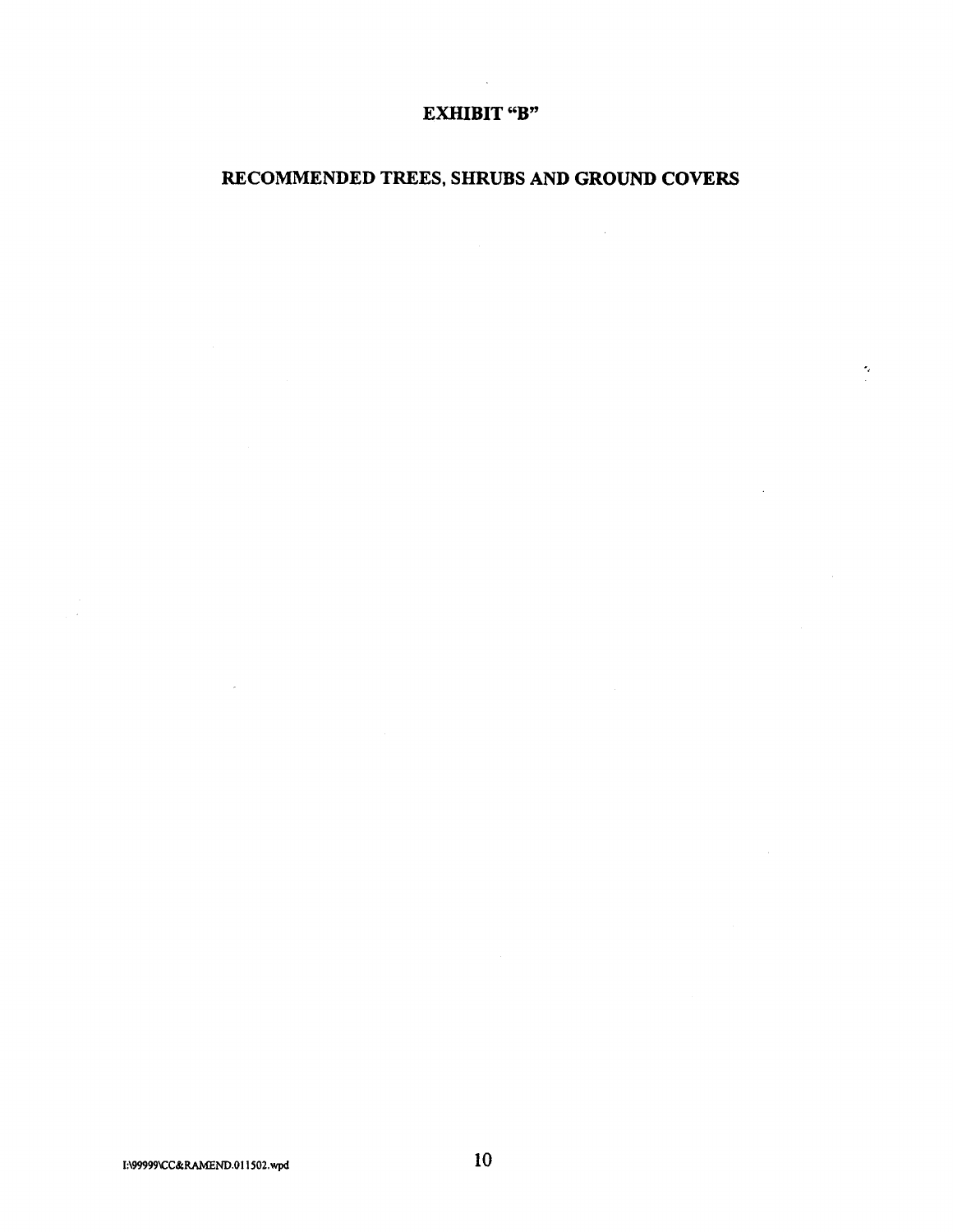

Recommended Plant List: Lot Owners are encouraged to select only those species indicated on the following recommended plant list. Other species are subject to approval at the sole discretion of the Committee.

| ۸.        | Large Trees                        |                            |
|-----------|------------------------------------|----------------------------|
|           | Acacia constricta <sup>v</sup>     | Mescat Acacia              |
|           | Fraxinus velutina "Modesto"        | Modesto                    |
|           | Fraxinus velutina "Rio Grande"     | Fan-Tex Ash                |
|           | Gleditsia tricanthos "Imperial"    | "Imperial" Honey Locust    |
|           | Gleditsia tricanthos "Shademaster" | "Shademaster" Honey Locust |
|           | Pistacia chinensis                 | Chinese Pistache           |
|           | Platanus wrightii                  | Arizona Sycamore           |
|           | Platanus acerifolia                | London Plane Tree          |
|           | Quercus ilex                       | Holly Oak                  |
| t.        | Quercus virginiana                 | Southern Live Oak          |
|           | Quercus virginiana "Heritage"      | "Heritage" Oak             |
|           | Ulmus parvifolia sempervirens      | Evergreen Elm              |
|           |                                    |                            |
| <b>B.</b> | <b>Accent Trees</b>                |                            |
|           | Albizia julibrissin                | Mimosa/Silk Tree           |
|           | Chilopsis linaris"                 | Desert Willow              |
|           | Koelreuteria paniculata            | Goldenrain Tree            |
|           | Lagerstroemia indica               | Crape Myrtle               |
|           | Ligustrum lucidum                  | <b>Glossy Privet</b>       |
|           | Magnolia grandiflora               | Southern Magnolia          |
|           | Malus species                      | Crabapples                 |
|           | Olsa europaca "Swan Hill"          | "Swan Hill" Olive          |
|           | Prosopis glandulosa juliflora*     | Velvet Mesquite            |
|           | Prosopis glandulosa torreyana*     | Honey Mesquite             |
|           | Prunus armenica                    | <b>Flowering Apricot</b>   |
|           | Prunus caroliniana                 | Carolina Laurel Cherry     |
|           | Prunus persica                     | <b>Flowering Peach</b>     |
|           | Prunus cerasifera hybrids          | Flowering Plum             |
|           | Pyrus calleryans "Bradford"        | "Bradford" Pear            |
|           | Vitex angux-castus*                | Chaste Tree                |
| C.        | Coniferous Trees                   |                            |
|           | Cupressocyparis leylandii          | Leylandi Cypress           |
|           | Cupressus sempervirens             | Italian Cypress            |
|           | Cupressus glabra <sup>®</sup>      | Smooth Arizona Cypress     |
|           | Juniperus chinensis "Torolosa"     | Hollywood Juniper          |
|           | Pinus roxburgii                    | Chir Pine                  |
|           | Piaus brutia eldarica              | Mondell Pine               |
|           | Pinus halepensis                   | Aleppo Pine                |
|           |                                    | Italian Stone Pine         |
|           | Pinus pinea                        |                            |
| D.        | Palms                              |                            |
|           | Chamaerops humilis                 | Mediterranean Fan Palm     |
|           | Cycas revolutao                    | Sago Palm                  |
|           | Phoenix canaricusis                | Canary Island Palm         |
|           | Phoenix dactylifera                | Date Palm                  |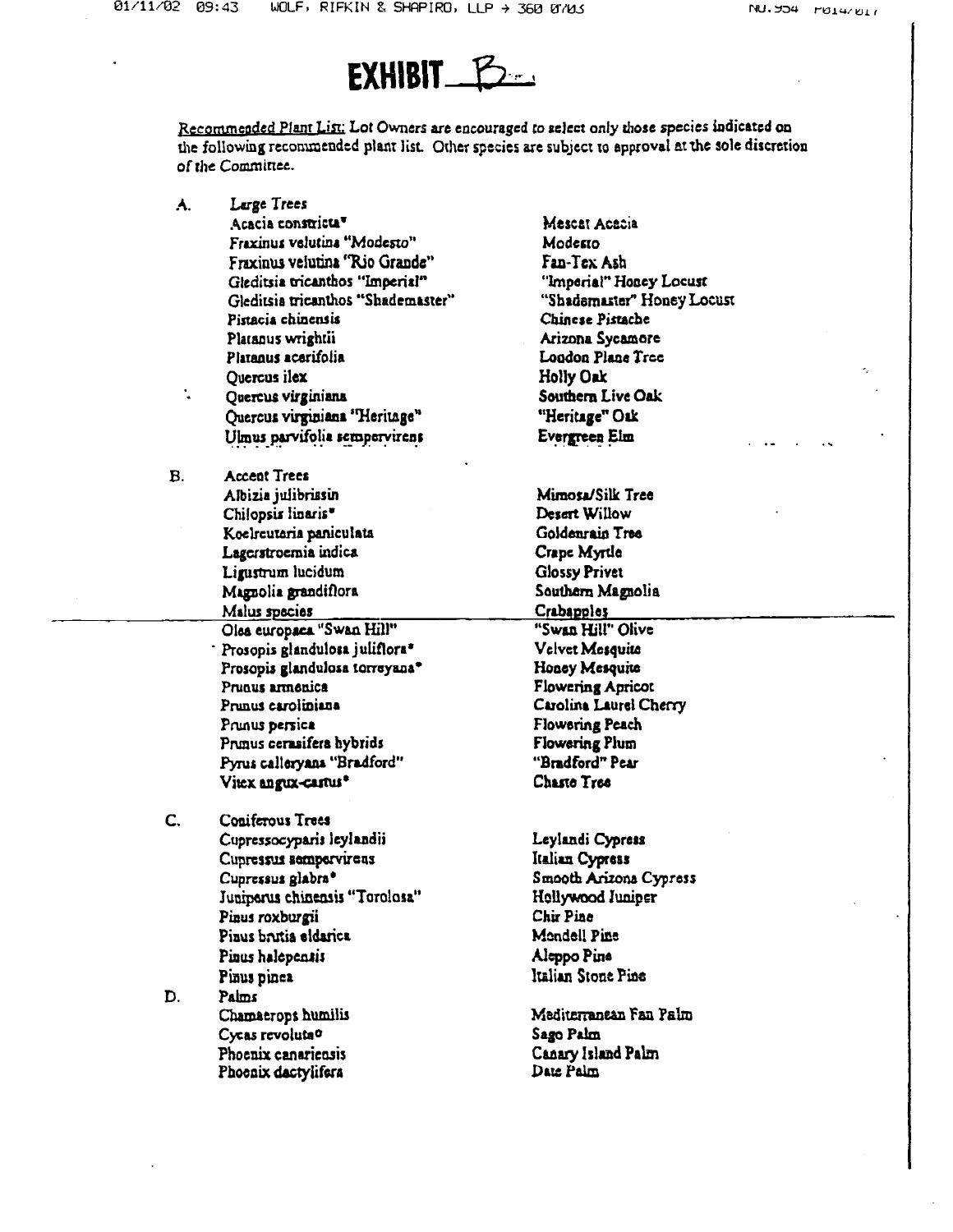

Phoenix roebeleniio Trachycarous fortunei Washingtonia filifera\* Washingtonia robustao

E. Shrubs Abelia grandiflora<sup>o</sup> Ariplex lentiformis "Brewerii"\* Atriplex lentiformis<sup>®</sup> Baccharis sarothroides\* Berberis thunbergii Bucus microphylla japonica Ceasalpinia gillicii\* Cassia artemisiodes<sup>+</sup> Cusia wislizeni\* Celtis pallida\* Convolvulus cneorum\* Cotoncaster glaucophyllus\* Cotoneaster pannosus\* Cotoneaster salicifolius\* Elacagnus chbingei\* Elacagnus pungens\* Euonymus japonica Ilex cornuta "burfordii" Ilex vomitoria Juniperus chinensis "Blue Vase" Juniperus chinensis "Mint Julip" Juniperus chinensis "Pfitzerana" Juniperus chinensis "Pfitzerana Compacta" Juniperus chinensis "Pfitzerana Giauca" Juniperus sabina "Arcacia" Juniperus sabina "Buffalo" Juniperus sabina "Tamariscifolia" Lagerstroemia indica Larrea tridentata Divericata\* Leucophyllum frutescens\* Leucophyllum laevigatum\* Ligustrum japonica Ligustrum lucidum Mahonia aquifolium**o** Myrtus Communis Nandina domestica Osmanthus fragans<sup>o</sup> Photinia fraseri Pittosporum tobira<sup>o</sup> Podocarpus macrophylluso Prunus bessevi Punica granatum

Pygmy Date Palm Windmill Palm California Fan Palm Mexican Fan Palm

Glossy Abelia Brower's Saltbrush **Ouail Bush** Desert Broom Japanese Barberry Japanese Boxwood Yellow Bird of Paradise Feathery Acacia Shrubby Acacia Desen Hackberry Bush Morning Glory. Bright Bead Cotoncaster Silverleaf Comneaster Willowleaf Cotoneaster Ebbing Silverberry Silverberry Evergraen Eucopymus **Burford Holly** Yaupon Texas Star Juniper Mint Julio Juliper Pfitzer Juniper Compact Pfitzer

**Blue Pfitzar** Arcadia Juniper Buffalo Juniper Tamarix Juniper Shrub form Crape Myrties Creosots Bush Texas Ranger Chihauhuan sage Waxleaf Privet Glossy Privet Oregon Grape **Myrtis** Heavenly Bamboo **Sweet Olive** Fraser's Photinia Tobira Yew pine Wastern Sand Cherry Pomegranate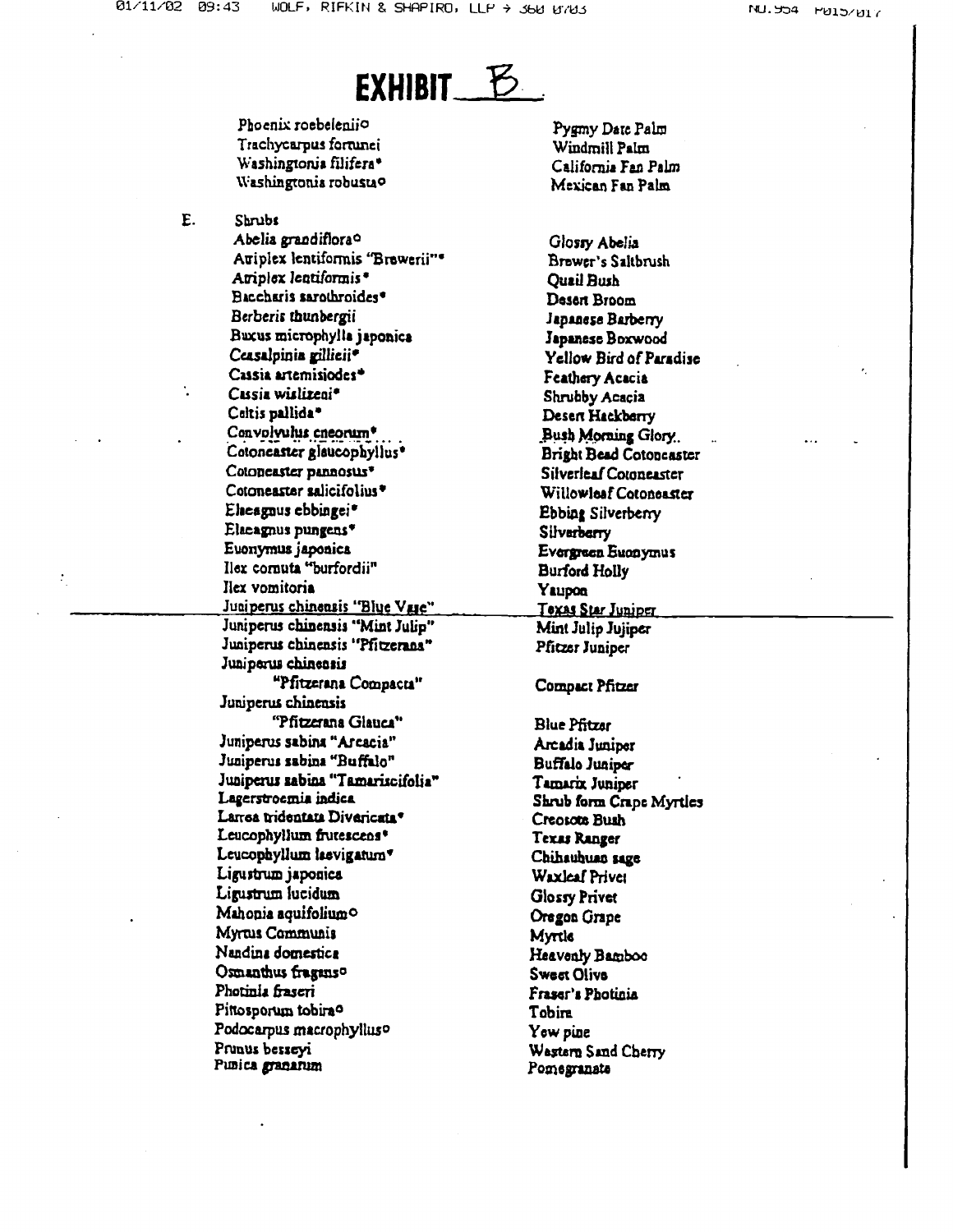

Pyracanthus species Raphiolepis indica Rhus ovata\* Rosmarinus officinalis\* Salvia clevelandii\* Salvia greggii<sup>e</sup> Salvia leucantha<sup>+</sup> Simmondsia chinensis\* Syringa persica Vauguelinia californica Viburnum tinus<sup>o</sup> Vitex angus-castus\* Xylosma congestum

F.

Groundcovers Acacia redolens longerup<sup>®</sup> Ajuga reptans<sup>o</sup> Baccharis pilularis<sup>®</sup> Campanula poscharskyznao Dalea greggii<sup>\*</sup> Euonymus fortunei Guania hybridus Hedera canarionsis<sup>o</sup> Hedera helixo Hypericum calycinum Juniperus horizontalis

Lantana montevidensis Lonicera japonica "Halliana" Oenothera berlandieri\* Osteospermum fruticosum Potentilla verna Romarinus officinalis prostratus Teucrium chamaedrys "Prostratum" Trichelospermum asiaticumo Trachelospermum jasminoides0 Verbena goodingii\* Verbena pulchella/tenuisecta\* Verbena rigida/venosa\* Vinca major<sup>o</sup> Vinca minor<sup>o</sup>

G. Vines Antigonon leptopus Campsis radicans Gelsemium sempervirens Hedera species Lonicera japonica "Hallinana" Macfadyana unguis-cati Parthenocissus quinquefolia

Pyracantha/Firethorn India Hawthorn Sugar Bush Rosemary Chaparrel Sage Texas Red Sage Mexican Bush Sage Jojoba Persian Lilac Arizona Rosewood Vibumum Chaste Tree Shiny Xylosma Prostrate Acacia Carpot Bugle Dwarf Coyote Brush Sarbian Bellflower Prostrate Indigo Bush Wintercreeper Hybrid Gazania Algerian Ivy English Ivy Creeping St. Johnswort <u>Prostrate, Creeping</u> Carpet Junipers Trailing Lantana "Hall's" Honeysuckle Mexican Evening Primrose Trailing African Daisy Spring Cinquefoil Trailing Dwarf Rosemary Dwarf Germander Asiatic Jasmine Star Jasmine **Gooding Verbena** Moss Verbena Sand Verbena Periwinkle Dwarf Periwinkle

Queen's Wreath Common Trumpet Creeper Carolina Jessamine Ivy Hall's Honeysuckle Cat's Claw Vine Virginia Crooper